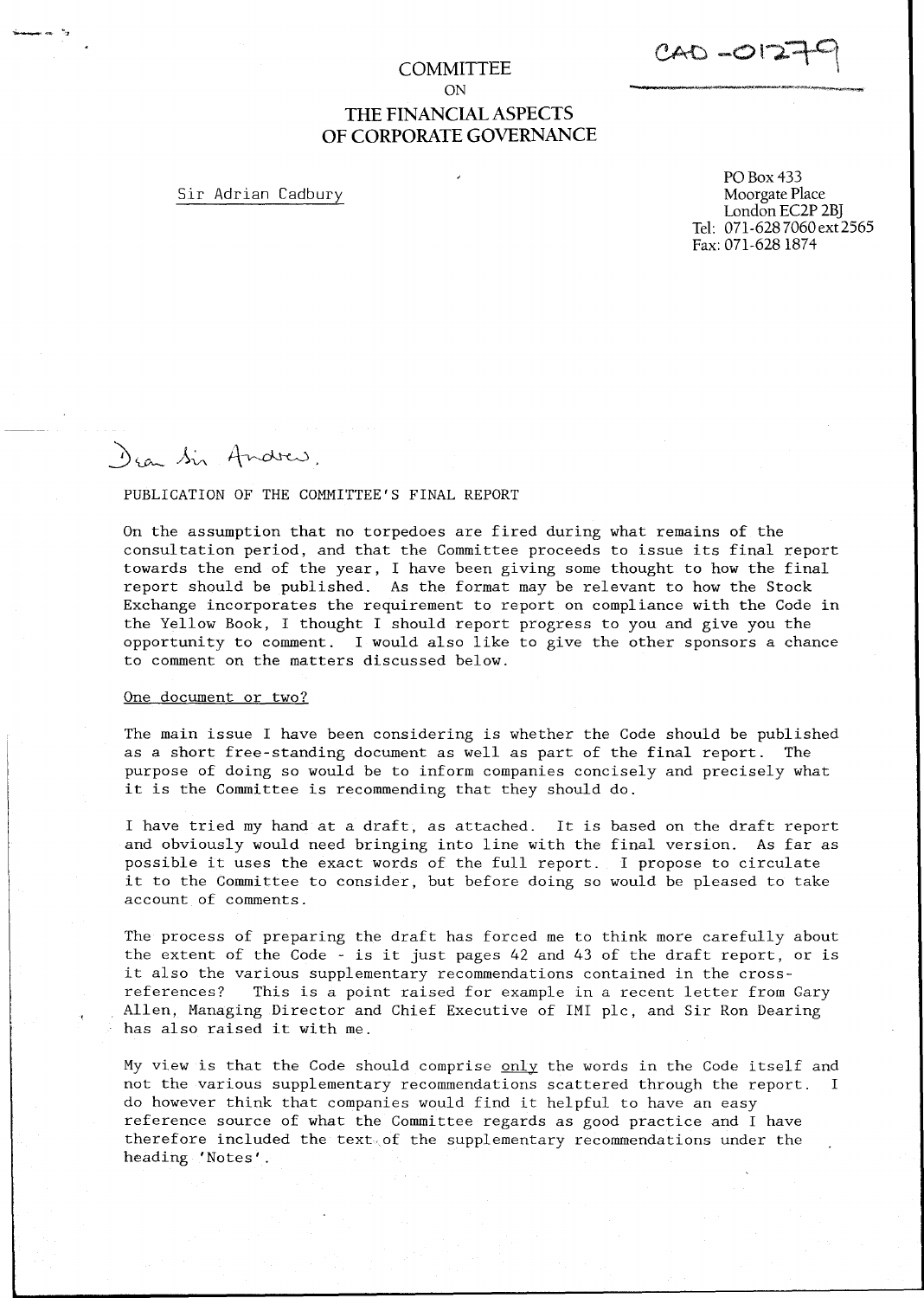#### **COMMITTEE**

ON

## THE FINANCIAL ASPECTS UF CORPORATE GOVERNANCE

#### PO Box 433 Moorgate Place London EC2P 2B] Tel:071-628 7060 ext 2565 Fax:071-6281874

22nd July 1992

Sir Andrew Hugh Smith Chairman London Stock Exchange London EC2N lHP

Dear Sir Andres.

# PUBLICATION OF THE COMMITTEE'S FINAL REPORT

On the assumption that no torpedoes are fired during what remains of the consultation period, and that the Committee proceeds to issue its final report towards the end of the year, I have been giving some thought to how the final report should be published. As the format may be relevant to how the Stock Exchange incorporates the requirement to report on compliance with the Code in the Yellow Book, I thought I should report progress to you and give you the opportunity to comment. I would also like to give the other sponsors a chance to comment on the matters discussed below.

## One document or two?

The main issue I have been considering is whether the Code should be published as a short free-standing document as well as part of the final report. The purpose of doing so would be to inform companies concisely and precisely what it is the Committee is recommending that they should do.

I have tried my hand at a draft, as attached. It is based on the draft report and obviously would need bringing into line with the final version. As far as possible it uses the exact words of the full report. I propose to circulat it to the Committee to consider, but before doing so would be pleased to take account of comments.

The process of preparing the draft has forced me to think more carefully about the extent of the Code - is it just pages 42 and 43 of the draft report, or is it also the various supplementary recommendations contained in the cross-<br>references? This is a point raised for example in a recent letter from This is a point raised for example in a recent letter from Gary Allen, Managing Director and Chief Executive of IMI pic, and Sir Ron Dearing has also raised it with me.

My view is that the Code should comprise only the words in the Code itself and not the various supplementary recommendations scattered through the report. I do however think that companies would find it helpful to have an easy reference source of what the Committee regards as good practice and I have therefore included the text of the supplementary recommendations under the heading 'Notes'.